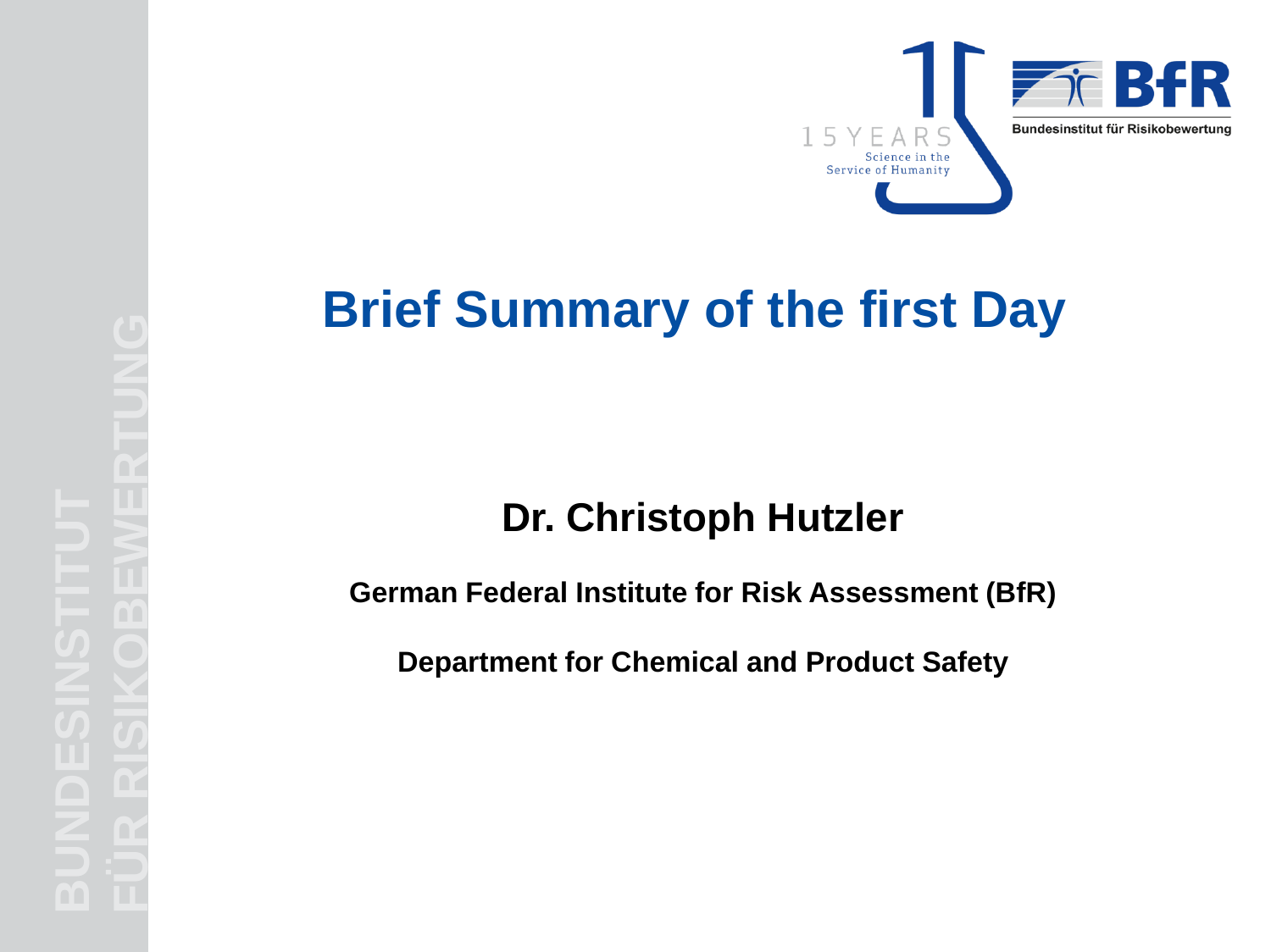# *Session I:* **Health risks through mineral oil in food?**

**Toxicity and bioaccumulation of mineral oil saturated hydrocarbons**  *M. Binaglia (EFSA)*

**Analysis of mineral oils in food**  *M. Biedermann ((Kantonales Labor Zürich)*

**EU monitoring on mineral oil hydrocarbons in food and in materials and articles intended to come into contact with food**  *E. Hoekstra (JRC)*

**Concept of the BfR MEAL Study with the inclusion of MOSH and MOAH**  *S. Ptok (BfR)*

**Mineral oil-based printing inks as a food contamination source and their alternatives** *A. Reichart (UBA)*

**Regulatory measures on mineral oil in food contact materials and in food**  *U. Galle-Hoffmann (BMEL)*

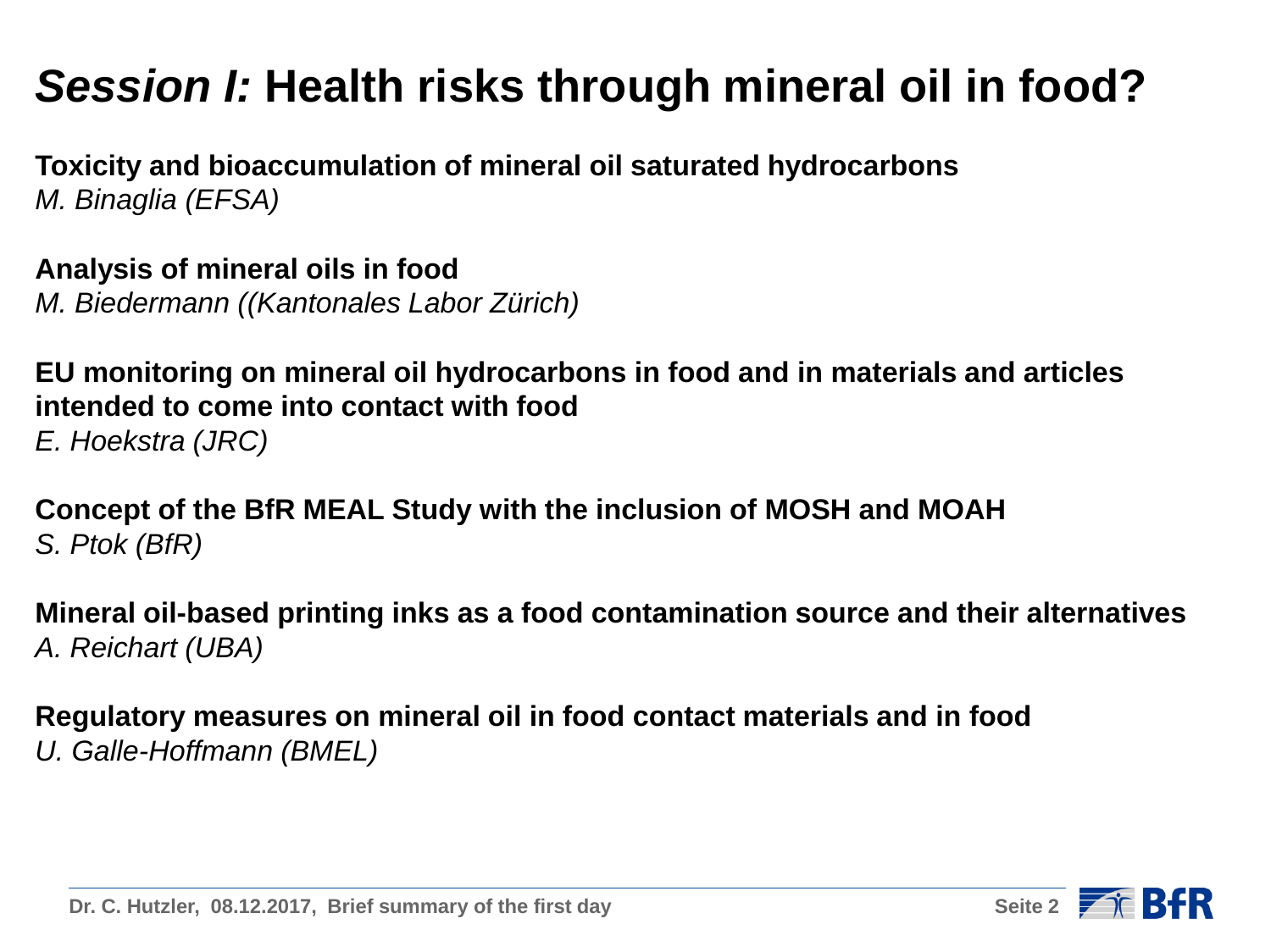### **Toxicity of MOSH after oral exposure:**

- Summary of the 2012 opinion of CONTAM panel.
- EFSA funded Study on the toxicity and bioaccumulation of rats.

#### **Scientific debate should take place on the following aspects:**

 Relevance of classification of MOSH based on viscosity and carbon numbers.

- $\triangleright$  Relevance of Fischer rats as a laboratory model to test MOSH.
- $\triangleright$  Scientific basis of the currently established ADIs.
- Relevance of human bioaccumulation as a toxicological endpoint.
- $\triangleright$  Scientific basis of the currently established ADIs.

Need for further data on exposure to MOSH and MOAH

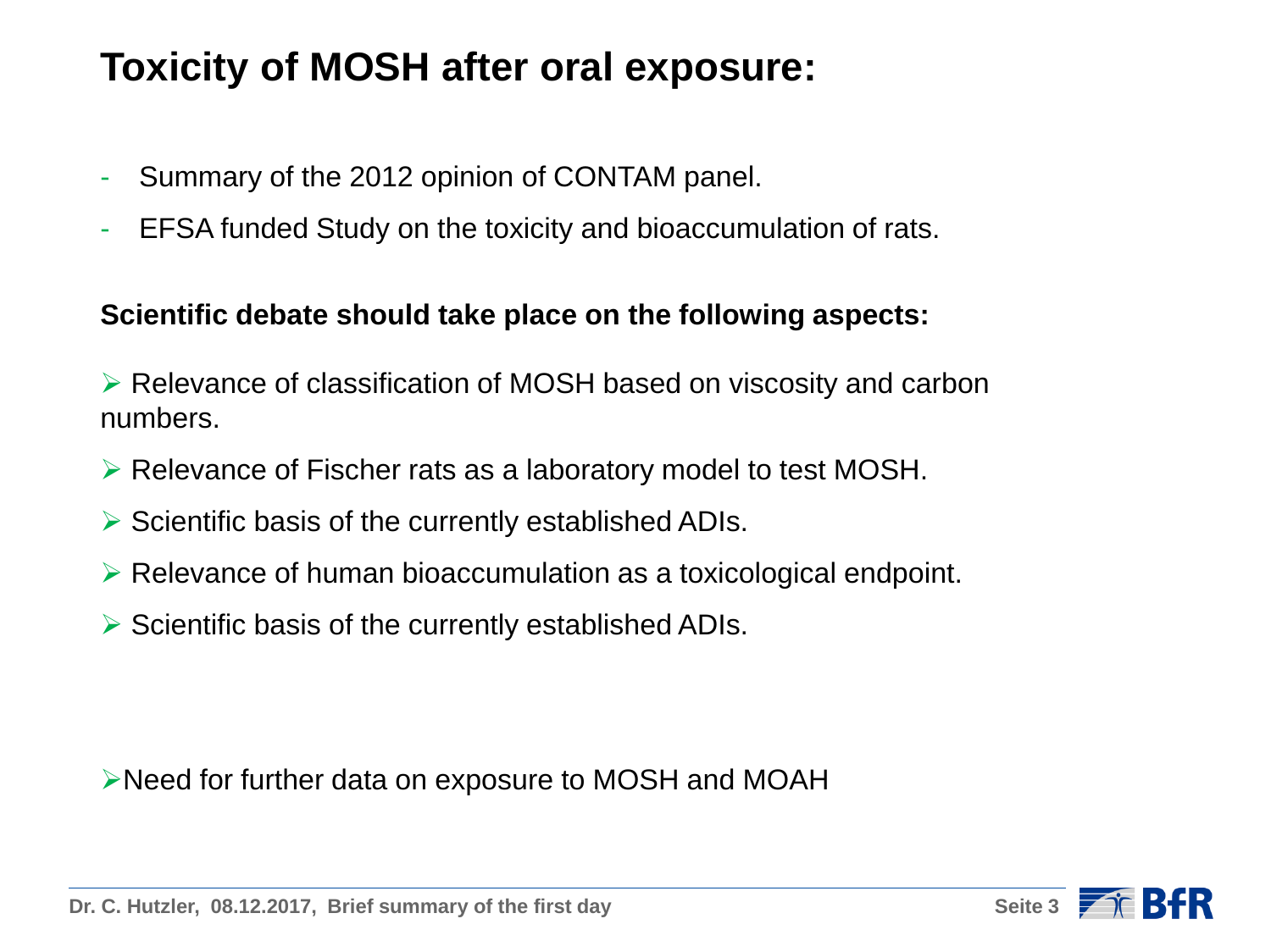# **Analytik und Befunde über die letzten 30 Jahre**

### **Analytik**

- On-line LC-GC FID robuste Methode zur Quantifizierung von MOSH und MOAH.
- Charakterisierung der MOSH und MOAH Fraktion über umfassend zweidimensionale GCxGC FID/MS oder GC MS  $\rightarrow$  Oligomere (Polyolefine, Polystyrole), synthetische Kohlenwasserstoffe, Mineralölmarker
- Auswertung der Chromatogramme setzt entsprechendes Training, Wissen und Erfahrung voraus.

### **Befunde**

- Vielfältige Quellen/Ursachen für Mineralölkontaminationen
- Über die letzten 30 Jahre zahlreiche Quellen erkannt und eliminiert, z.B. Trennmittel, Batching Öle, Staubbinder auf pflanzlicher Basis
- Migrationsbarrieren für MOSH/MOAH und andere Komponenten aus dem Recyclingkarton

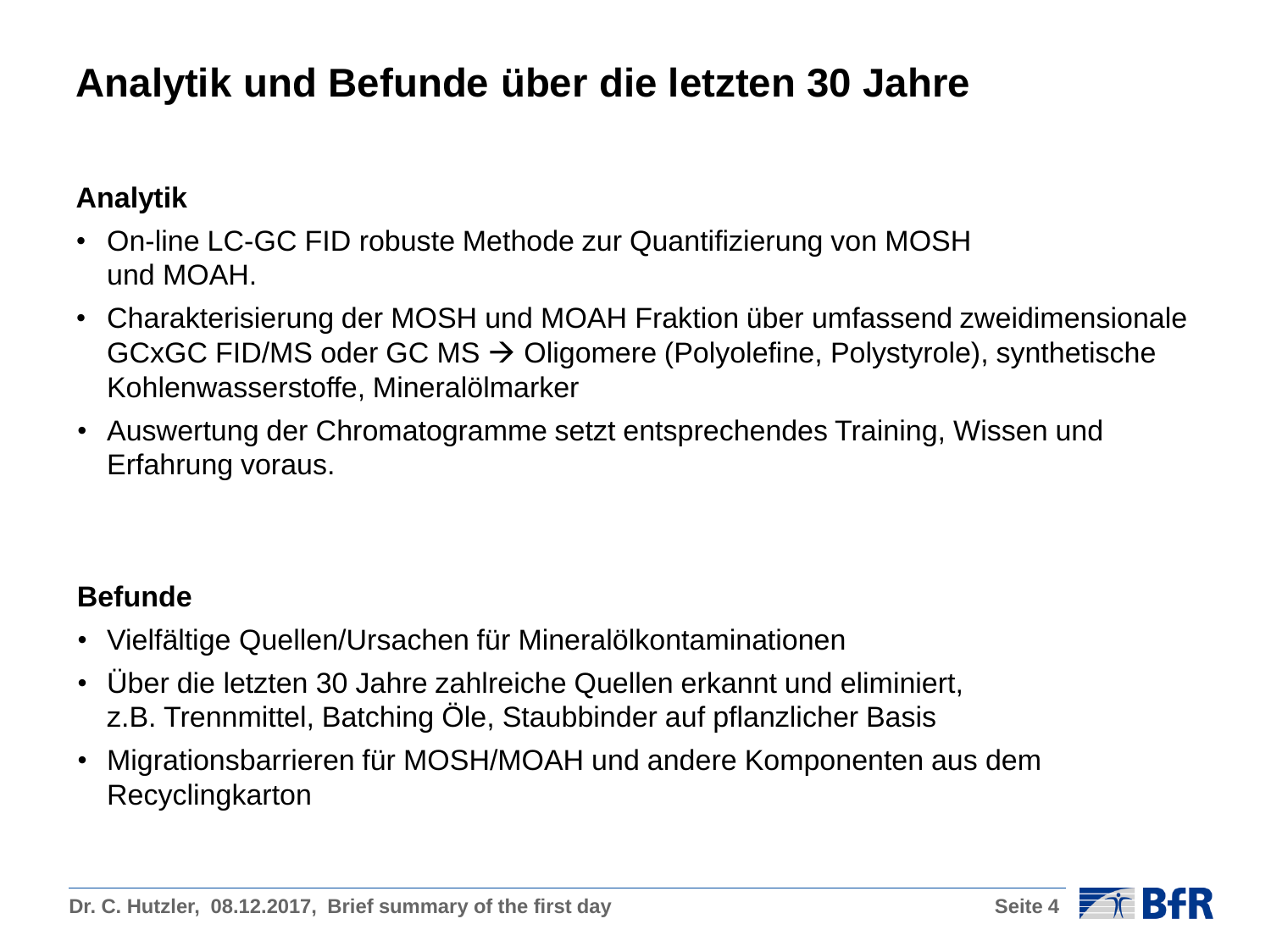

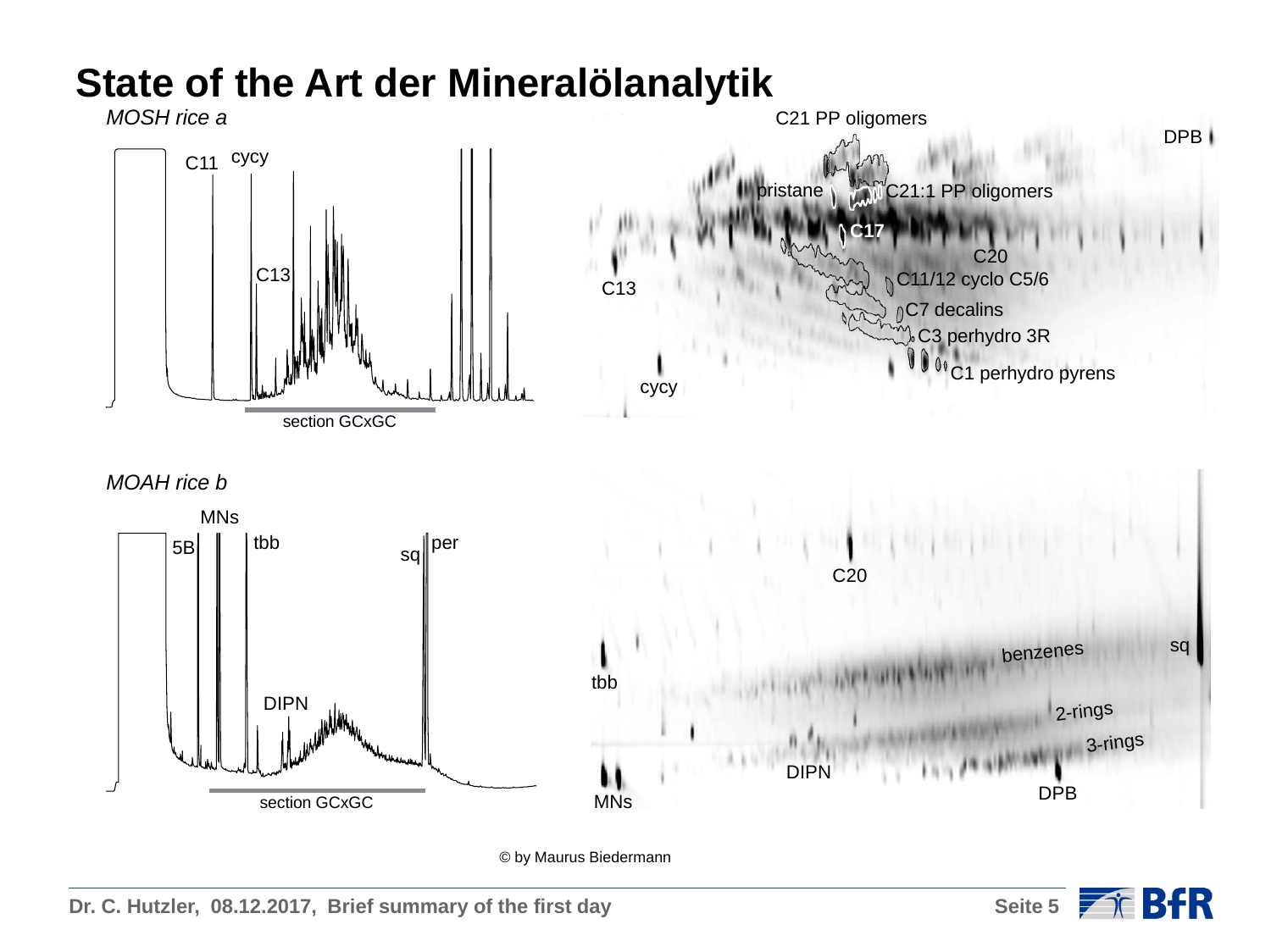# **European monitoring of mineral oil**

### Guidelines – work of Task Force

▶ Members are appointed by MSs: NRL, OCL

**Guidelines** 



- **Set definition of MOH, MOSH, MOAH, POSH**
- **List of authorised MOH food additives and processing aids**
- **Collection of chromatograms of MOH sources**
- **Getting an overview of MSs' planned monitoring activities**
- **Develop training for official control laboratories (OCL)**
- **Develop reference materials for proficiency test**

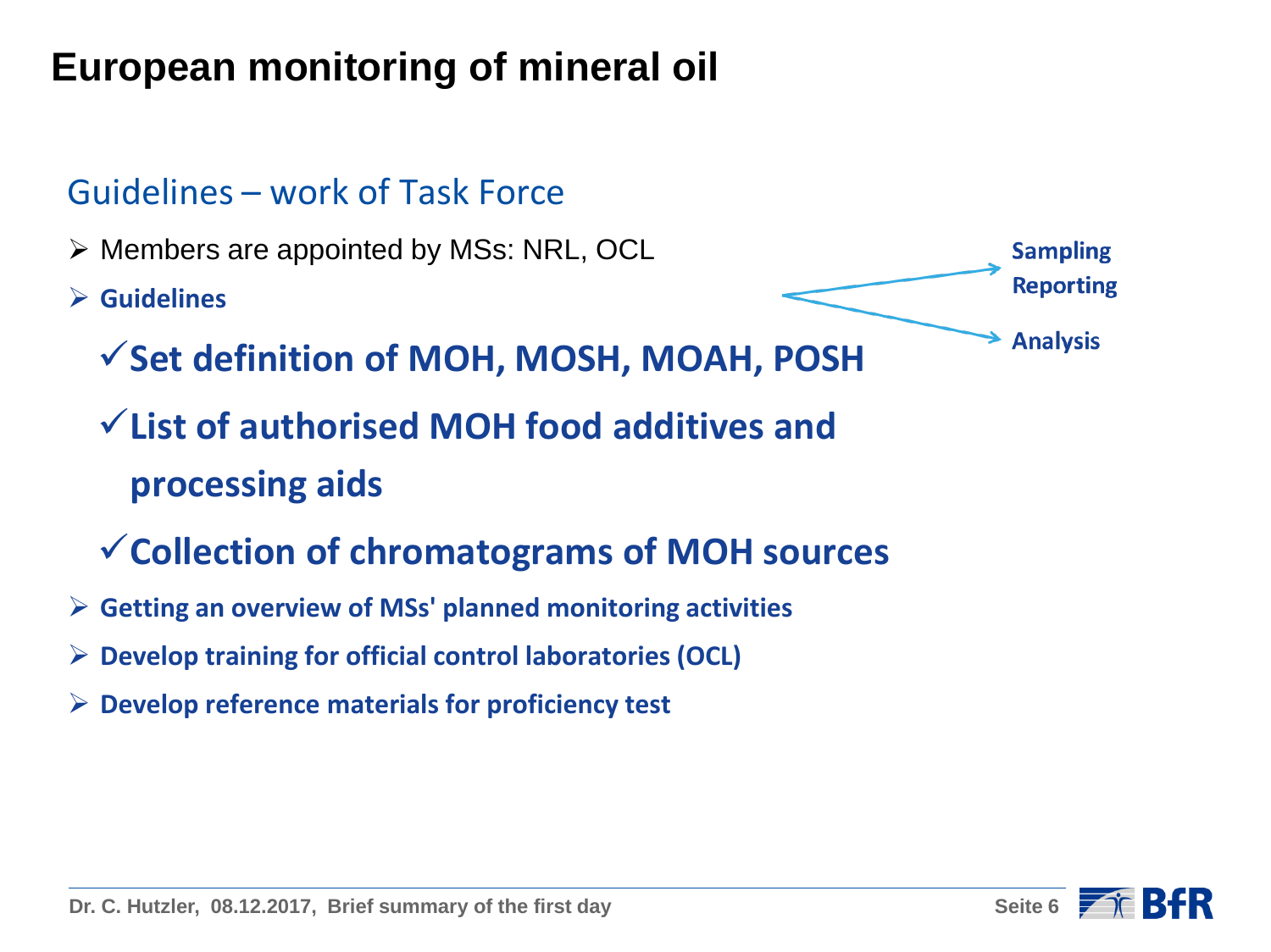







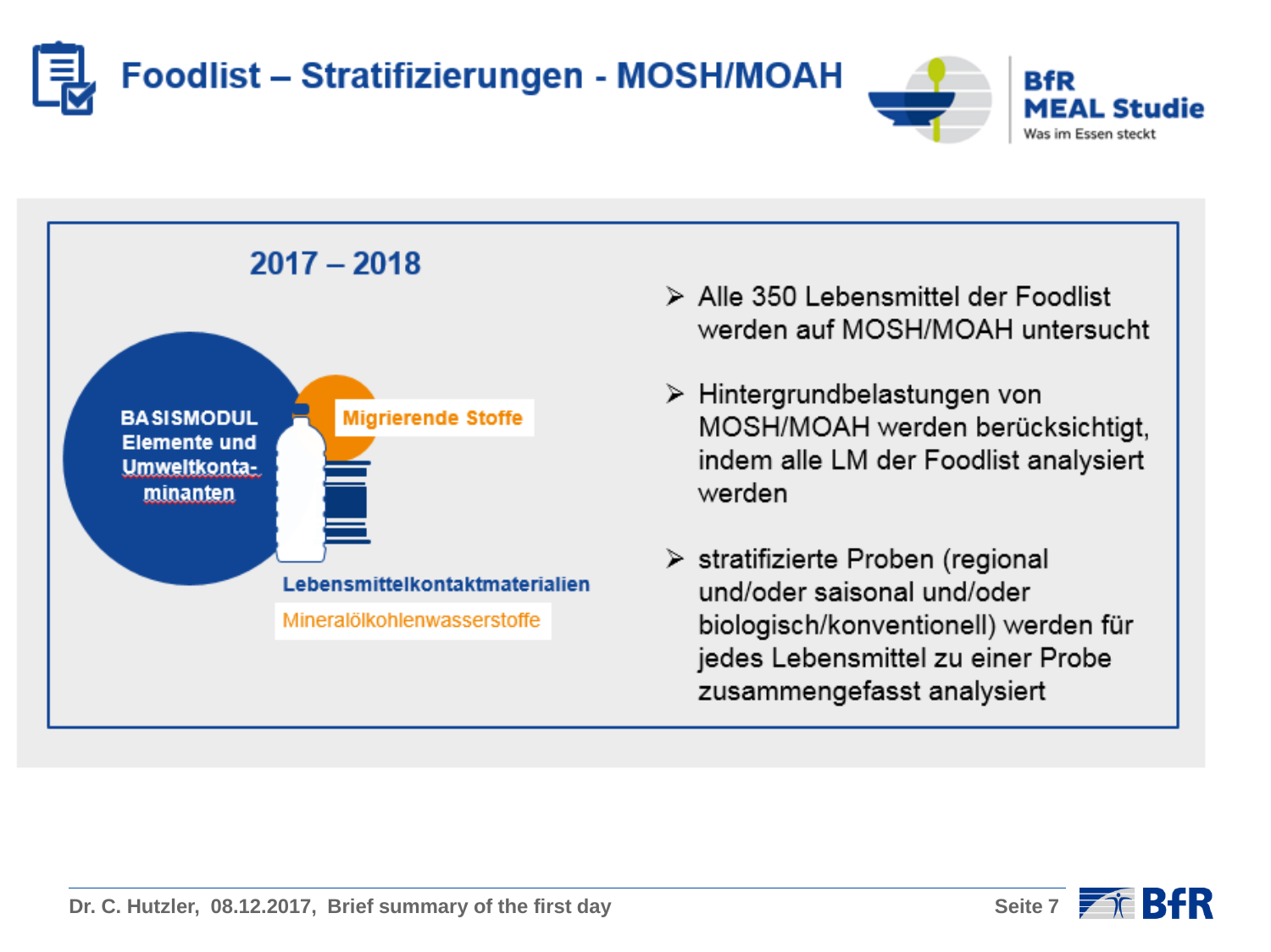### **Ansätze zur Minimierung des Eintrags von MOH in den Recyclingkreislauf**

- Mineralölfreie Druckfarben sind im Rollenoffest-heatset und im Bogenoffsetdruck in der Praxis angekommen
- Aromatische Kohlenwasserstoffe sind weitestgehend eliminiert
- Wenn die technischen Schwierigkeiten im Rollenoffset-coldset in den Forschungsvorhaben behoben werden können, werden Druckereien diese Farben anwenden
- Mineralölgehalt in den Farben wird deutlich sinken

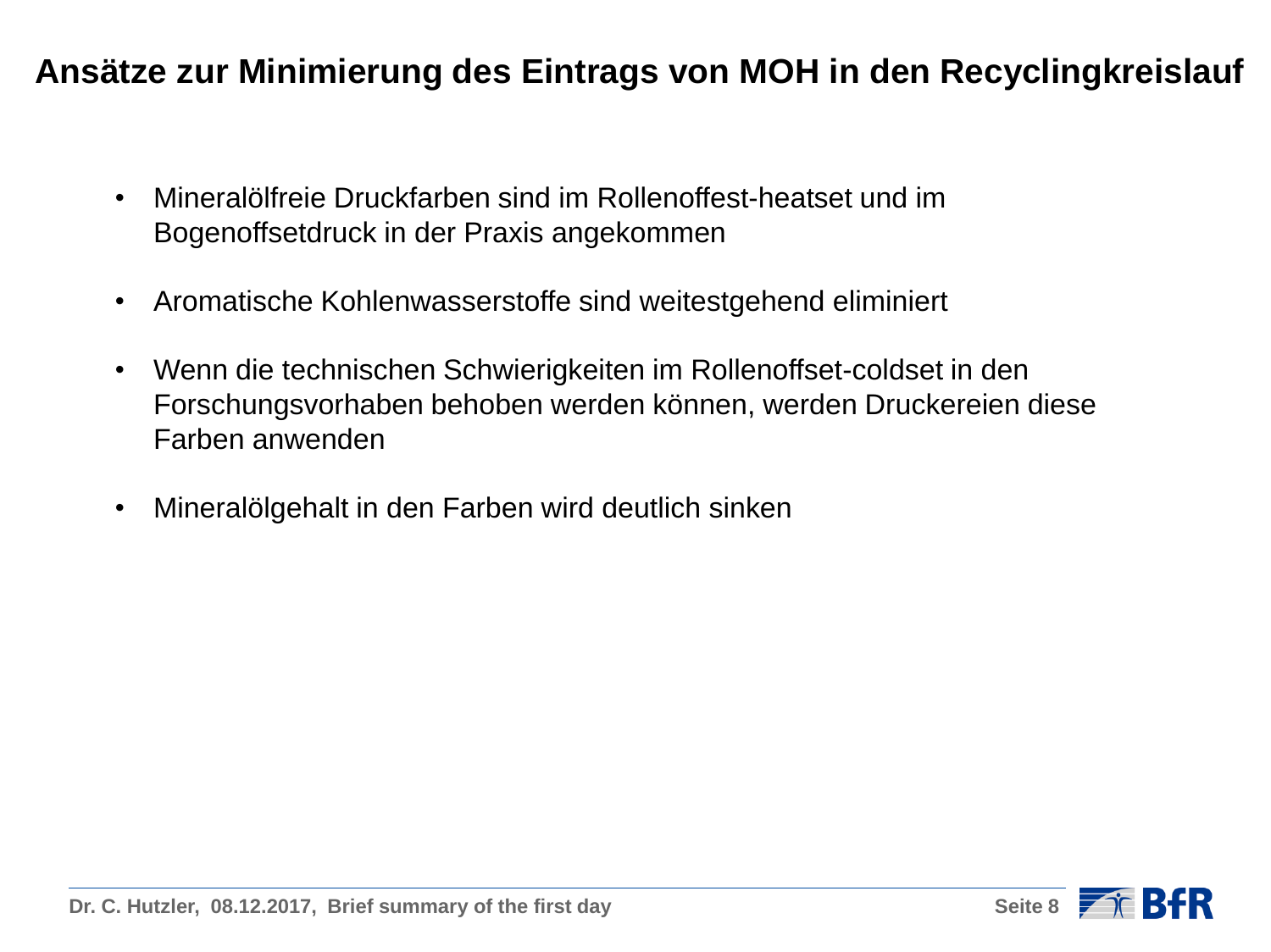# **Regulation**

- Es gibt keine unregulierten Lebensmittel und Lebensmittelkontaktmaterialien

### **Verordnung (EG) Nr. 852/2004 Hygieneverordnung Lebensmittelhygiene-Verordnung (LMHV)**

**Verordnung (EG) Nr. 1935/2004** "Rahmenverordnung" **Verordnung (EG) Nr. 2023/2006** "GMP-Verordnung" Verordnung (EG) Nr. 178/2002 "Basisverordnung" **Verordnung (EWG) Nr. 315/93 -> Grundlage zu ALARA-Prinzip**

- *Entwurf der 22. VO zur Änderung der BedarfsgegenständeV* Überarbeiteter Entwurf sieht eine **Barrierepflicht** vor

derzeit Ressortabstimmung der aus der Anhörung resultierenden letzten Anpassungen

### *Entwurf der 21. VO zur Änderung der BedarfsgegenständeV*

- Druckfarben zur Bedruckung von Lebensmittelbedarfsgegenständen
- **Notifizierung** bei EU-Kommission (Info-Richtlinie) im Juli 2016, vorübergehend zurückgestellt
- EU-Lebensmittelmonitoring als Grundlage für weitere Maßnahmen

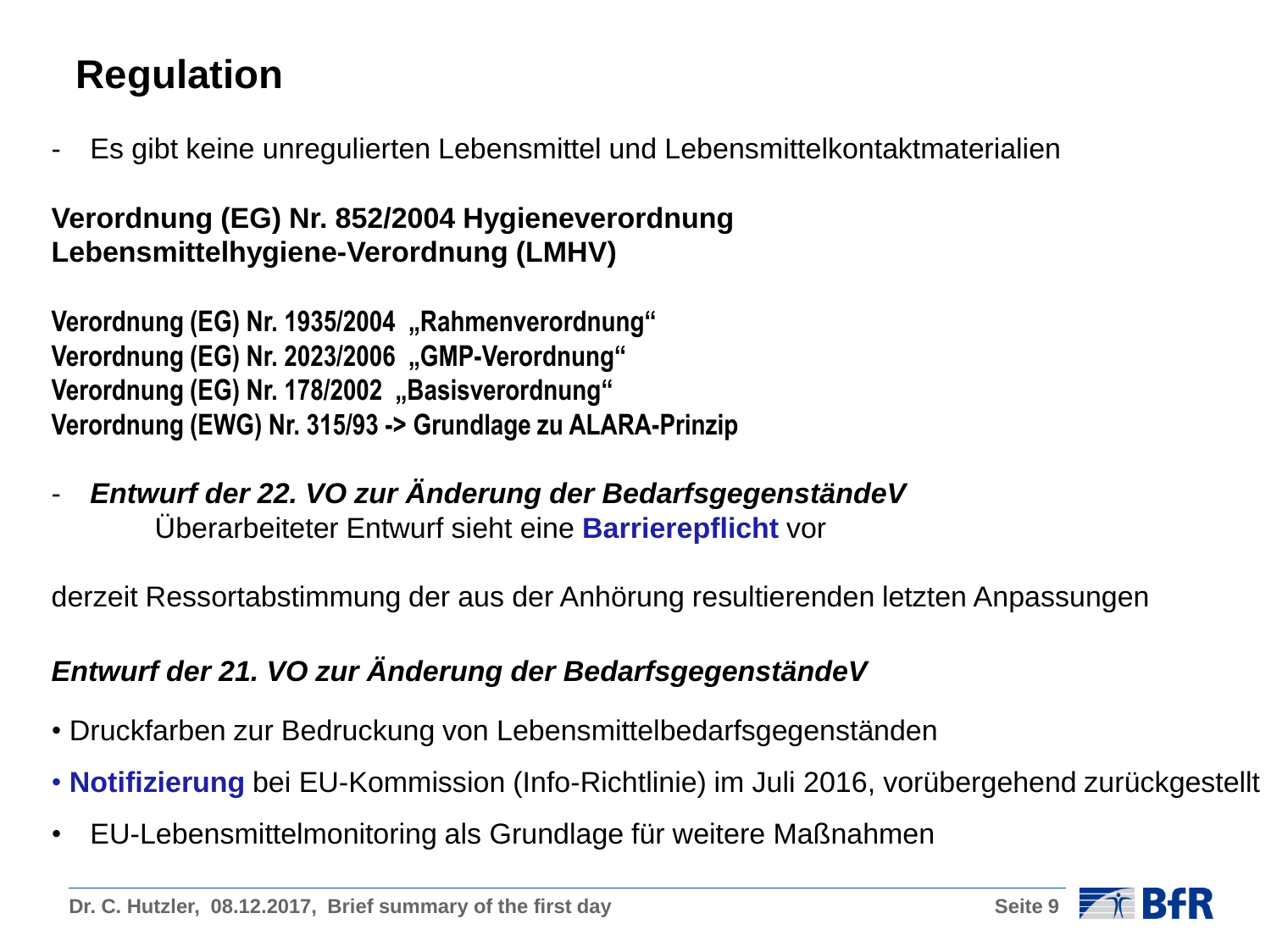# **Session II: Mineral oil in cosmetic products**

**Refining of mineral oil for use in cosmetic products and pharmaceuticals**  *D. Sothmann (Mineralölwirtschaftsverband)*

**The toxicology of mineral oil at dermal exposure**  *J.-C. Carrillo (CONCAWE)*

**Health risks through mineral oil components in cosmetic products?**  *A. Luch (BfR)*

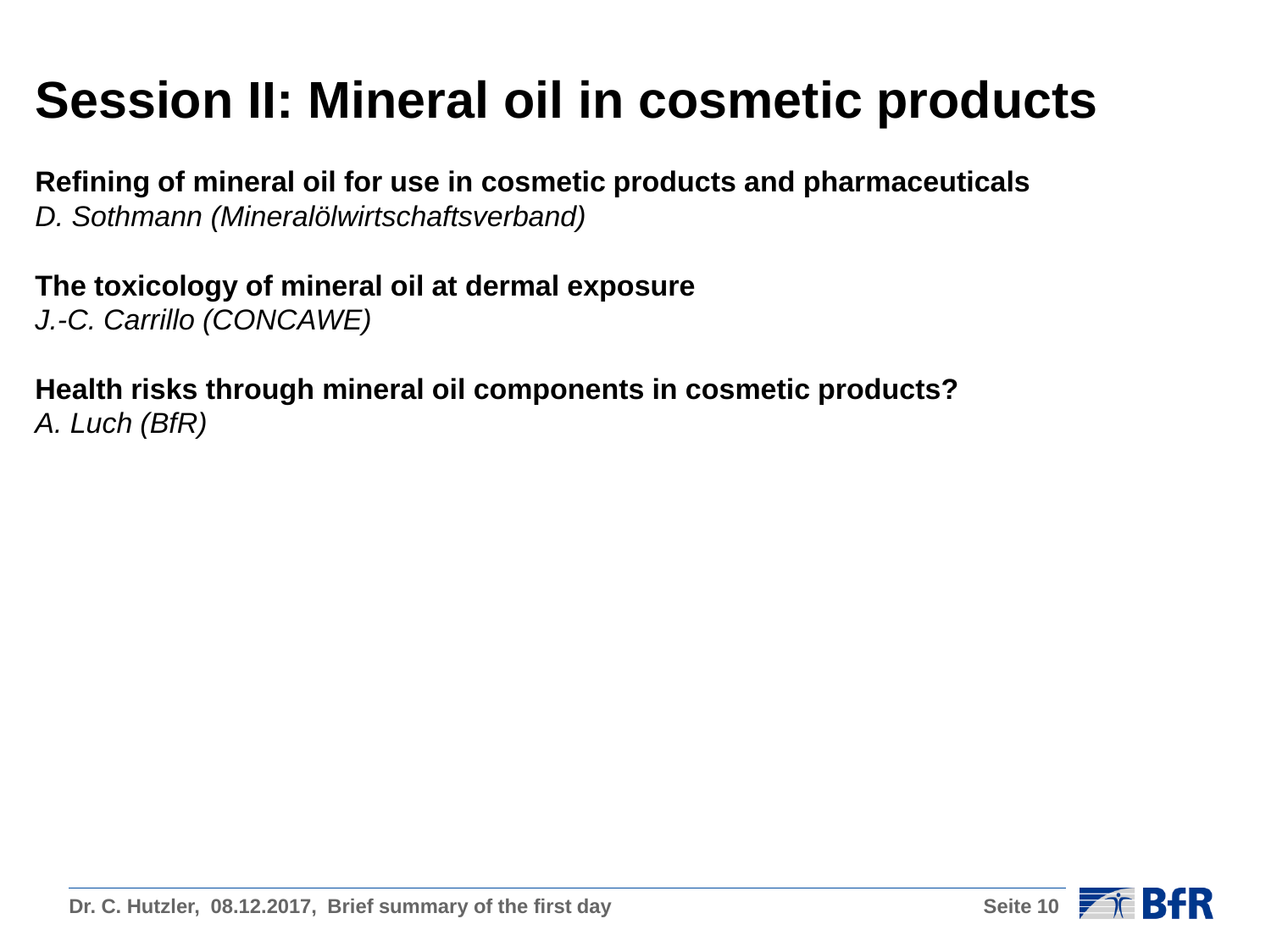# Aufreiningung eines typischen niedrig viskosen Medizinischen Weißöls (INCI: Paraffinum Liquidum)



© by Dierk Sothmann

- Aufreinigungsschritte und deren begleitende Charakterisierung beispielhaft für Medizinisches Weißöl.
- Aufreinigung von Wachsen führt zu MOAH-Restgehalten von typischerweise 1-5 %.
- Unterschiedliche MOAH-Restgehalte von Petrolatum bedingt durch Reinheit der Edukte.

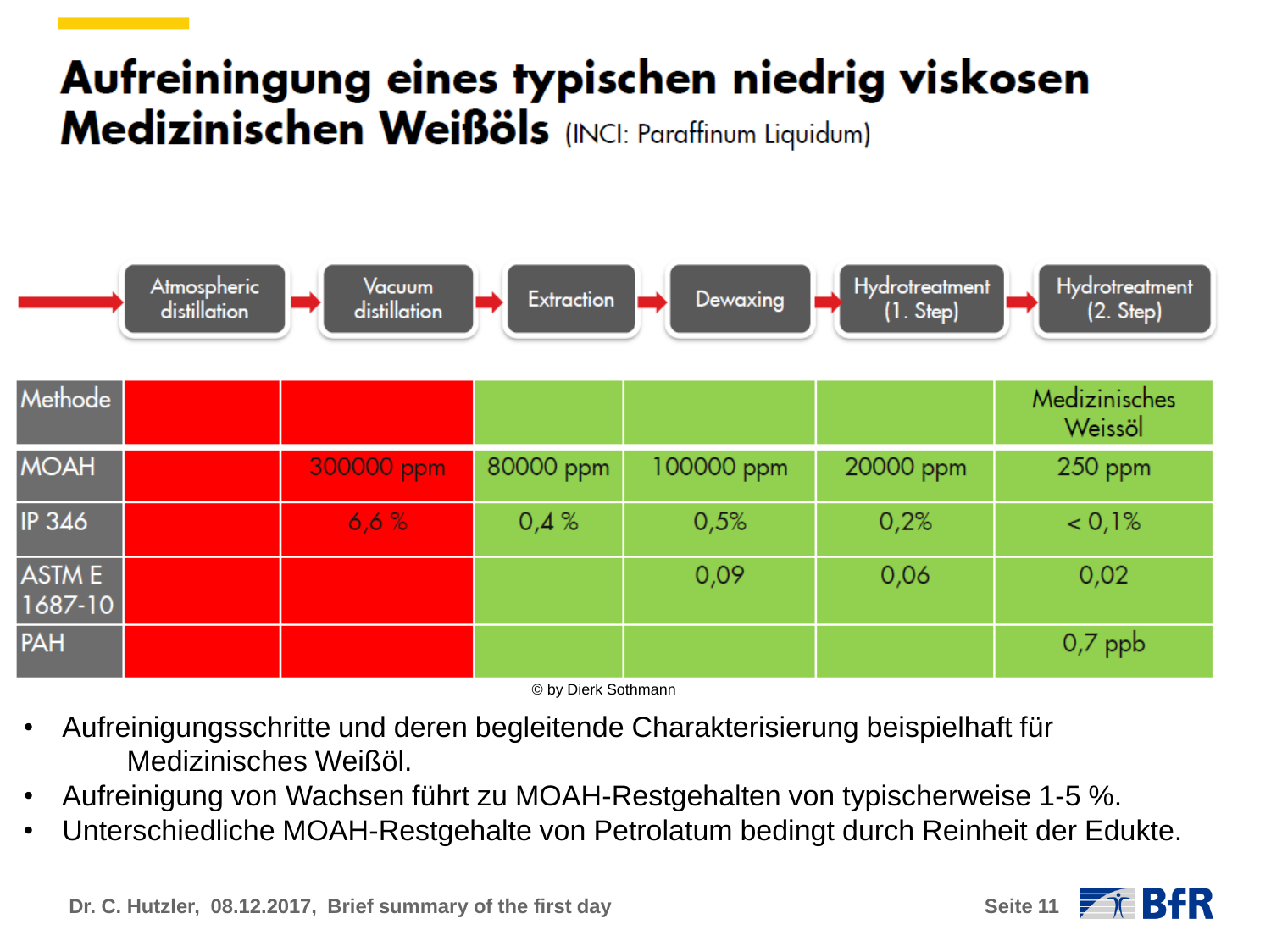## **Dermal Toxicity**



© by J.-C. Carrillo

### Do We Need A Sophisticated MOAH Method?

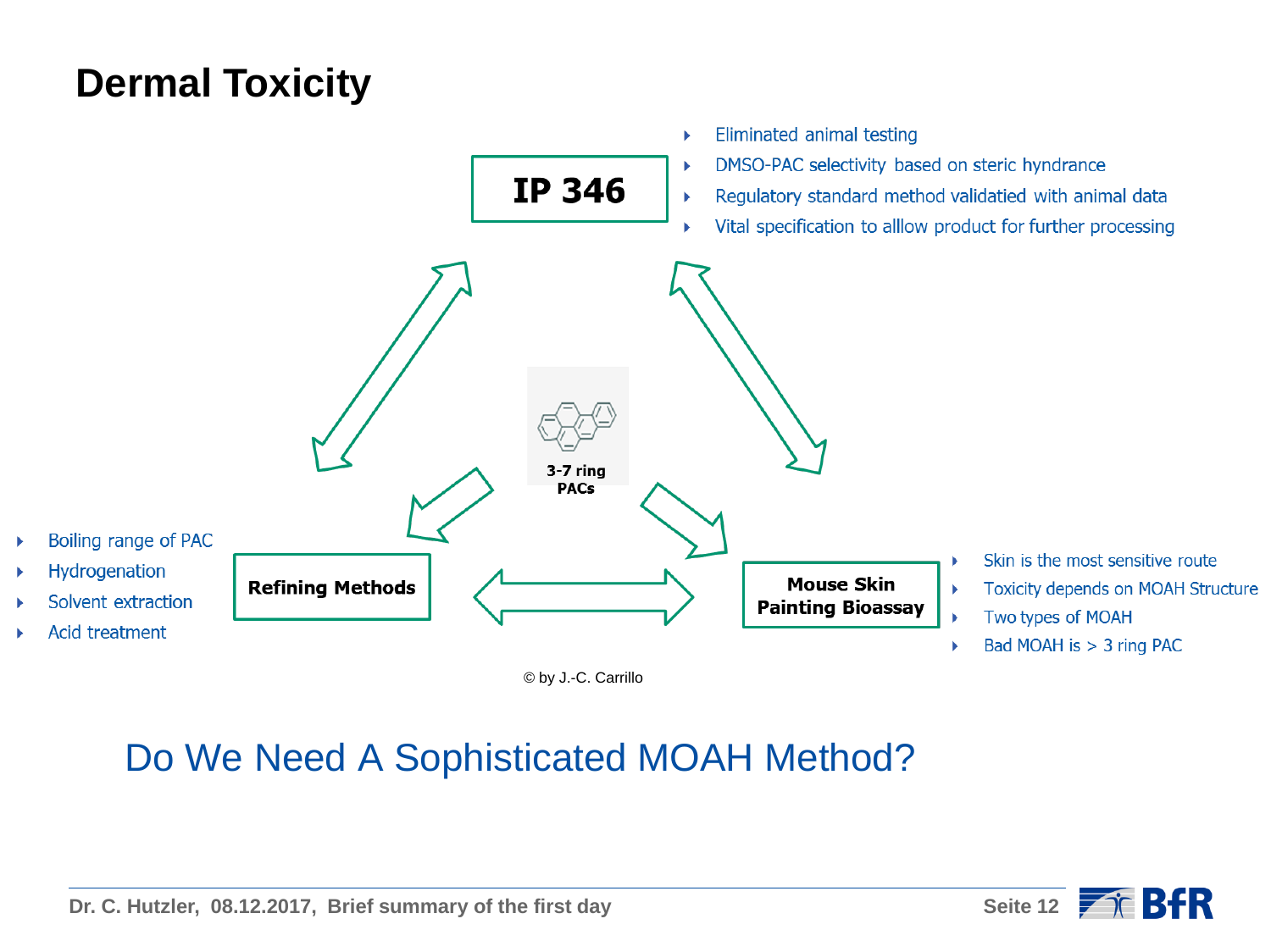### **Assessment of cosmetic products**

**IP 346** method shows good predictivity of carcinogenic potential

Cave: - Not all MOAH compounds extracted

- Content of PAH classified as carcinogen unknown
- $\rightarrow$  Further refinement of raw material improves Margin of Exposure

No incidence for dermal Exposure to MOSH from cosmetic products.

#### **Exposure to MOSH via lip care products and lipsticks (worst case)**

| Daily amount of lip care products: | 57 mg/person per day (SCCS) |
|------------------------------------|-----------------------------|
| <b>MOSH content:</b>               | $8.2 - 74$ % (BfR data)     |
| Intake $(100\%)$ :                 | $4.7 - 42$ mg/person/day    |
| Bodyweight 60 kg:                  | $0.08 - 0.7$ mg/kg bw / day |

Estimated daily dietary intake of MOSH 0.03 to 0.3 mg/kg bw per day (EFSA, 2012)

For lip care products only highly refined mineral oil based ingredients should be used for which an ADI value had been derived. Use of petrolatum in lip care products?

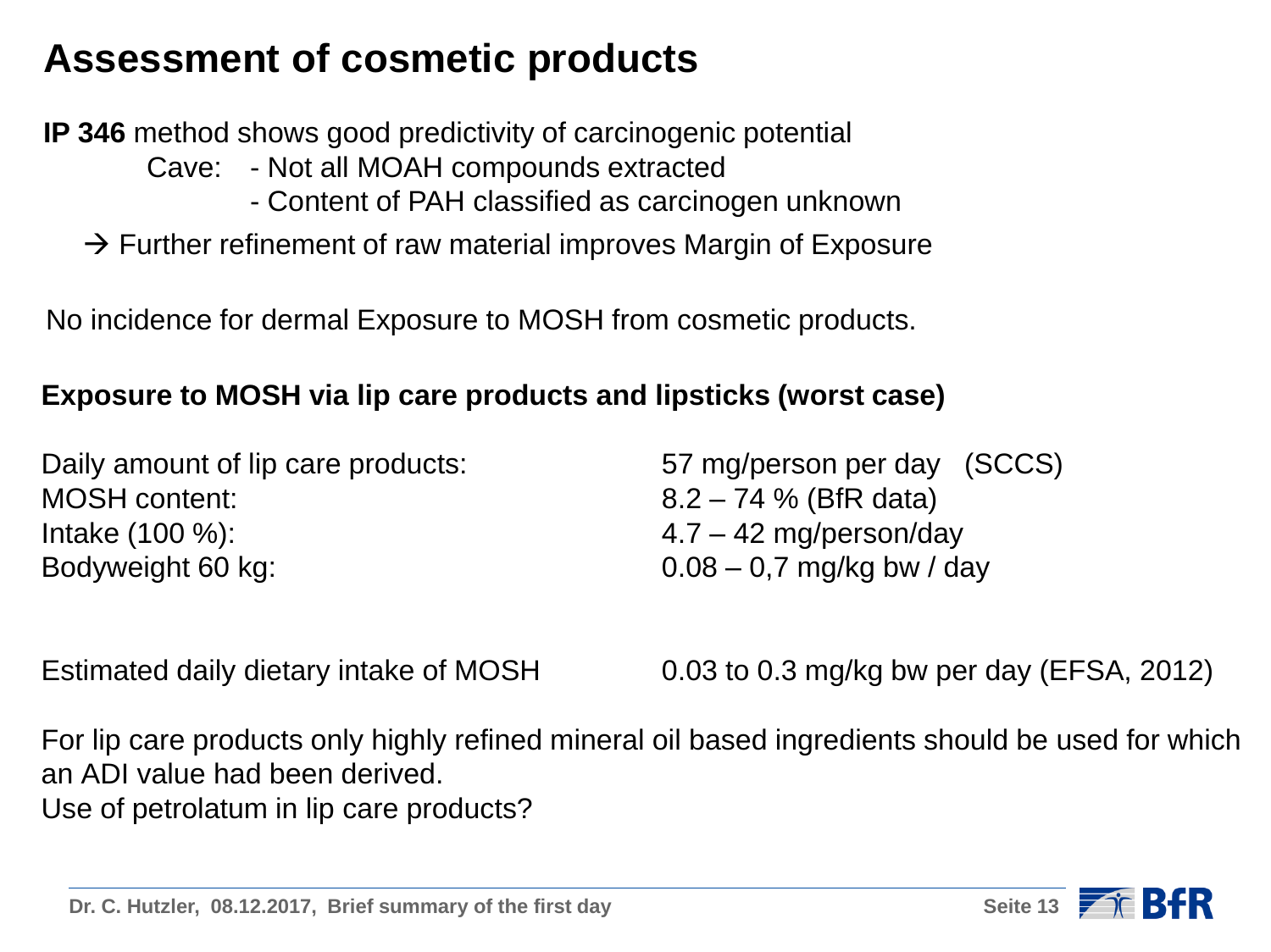# **Session III: Other regulation areas**

### **The PetCo working group and its activities**

C. Tissier (ECHA)

#### **Paraffin hydrocarbons – pharmaceutical use and quality requirements**  J. Norwig (BfArM)

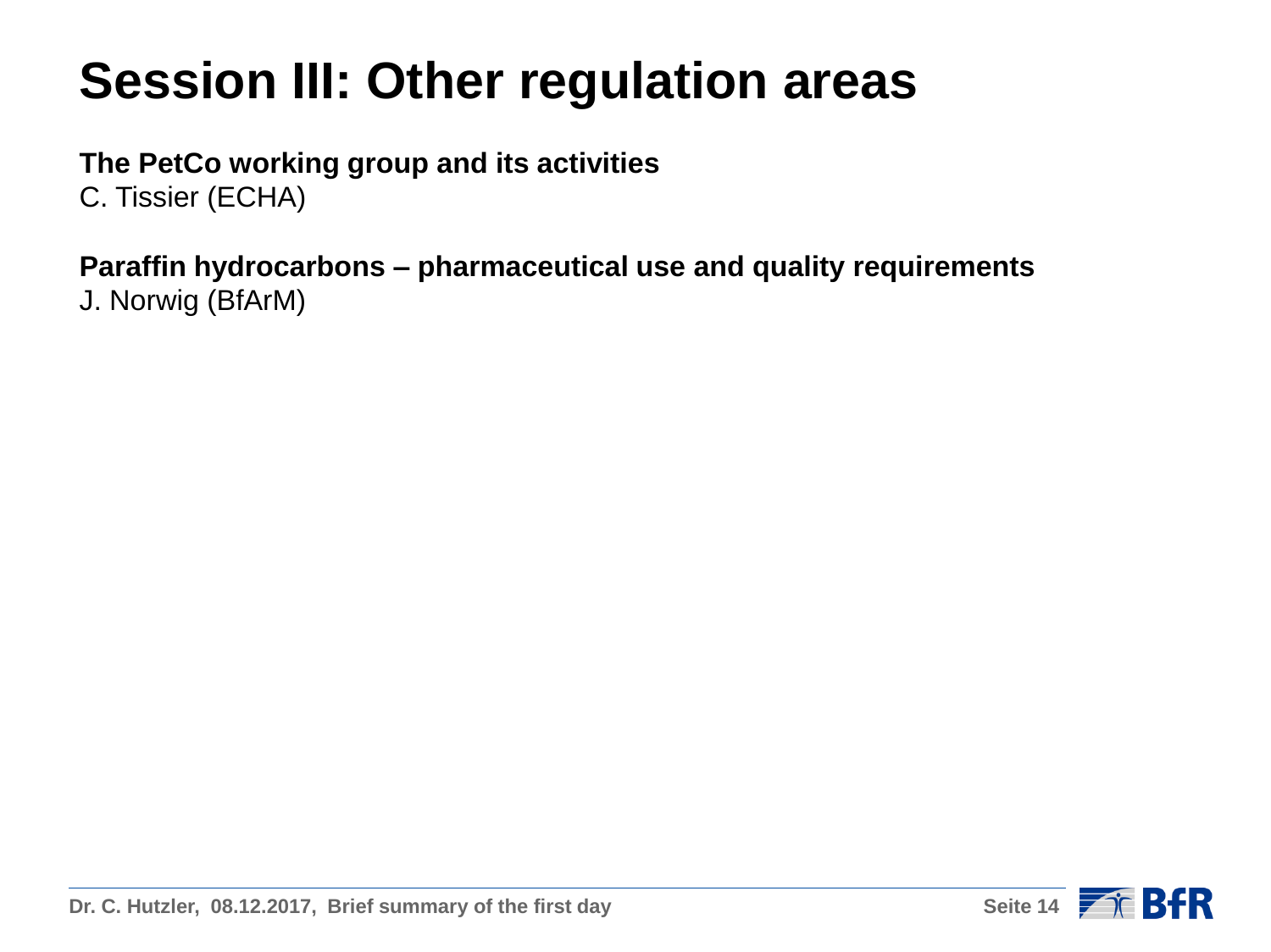### **The Petroleum and Coal stream Substances (PetCo) Working Group**

- PetCo working group is a platform for exchange to ensure that the work on PetCo substances is moved forward using the developed approach as a basis and progress are made in improving the registration dossiers and further regulating PetCo substances where necessary
- **Prioritisation based on uses (widespread uses)** *At least one professional, consumer use or article service life Intermediate uses and fuel uses excluded from regulatory action*
- Blocks and analytical data are the starting point of the prioritisation but uncertainties around blocks
- Hazard assessment for both HH and ENV and which data to generate, on what. Testing on representative structure of the blocks? Testing on the whole substance?
- How to address the categories. Ongoing work on some categories by ECHA

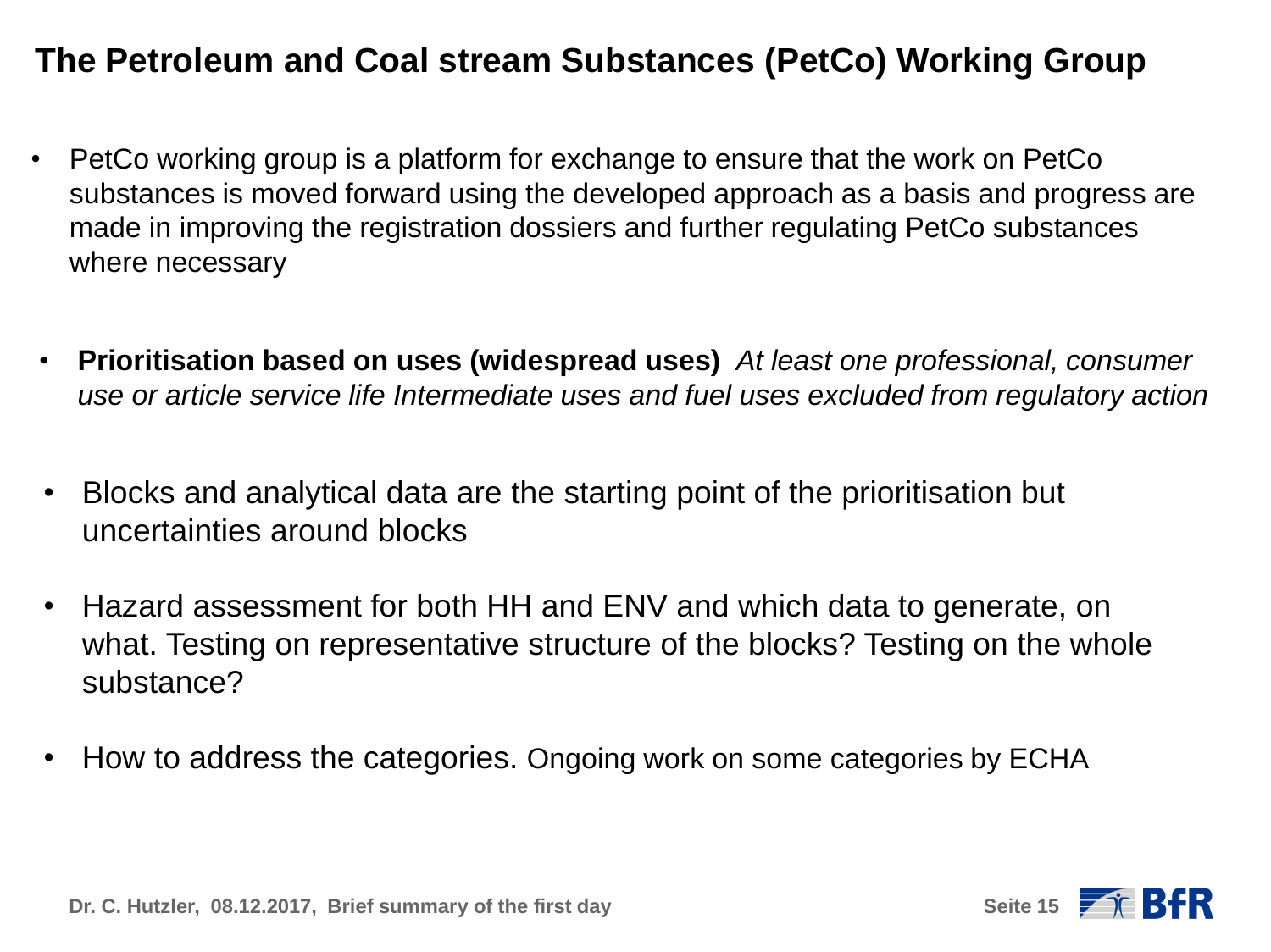### **Comparison of the Analytics of MOAH**

- Ph.Eur. DMSO extraction detects **polycyclic aromatic hydrocarbons**
- DAB 8 UV absorption is detecting the **aromatic electrons**
- <sup>1</sup>H-NMR is detecting the **aromatic protons** and excludes the aliphatic side chains
- HPLC-GC-FID detects the **aromatic molecule** including the aliphatic side chains

#### **Conclusion**

- Highly purified **liquid and solid paraffins** are used in pharmaceutics
- **Soft paraffins** show a significant higher content of MOAH. They are only allowed for topical application, not for oral use
- **Yellow soft paraffin** is suggested to be eliminated from the Pharmacopoeia
- **Fischer Tropsch Products** are proposed to be included in the Pharmacopoeia (D already done)
- **DAB 8 - UV Analytics** could be reinstated in the Pharmacopoeia in order to estimate total MOAH
- to be discussed: <sup>1</sup>H–NMR could become a reference method